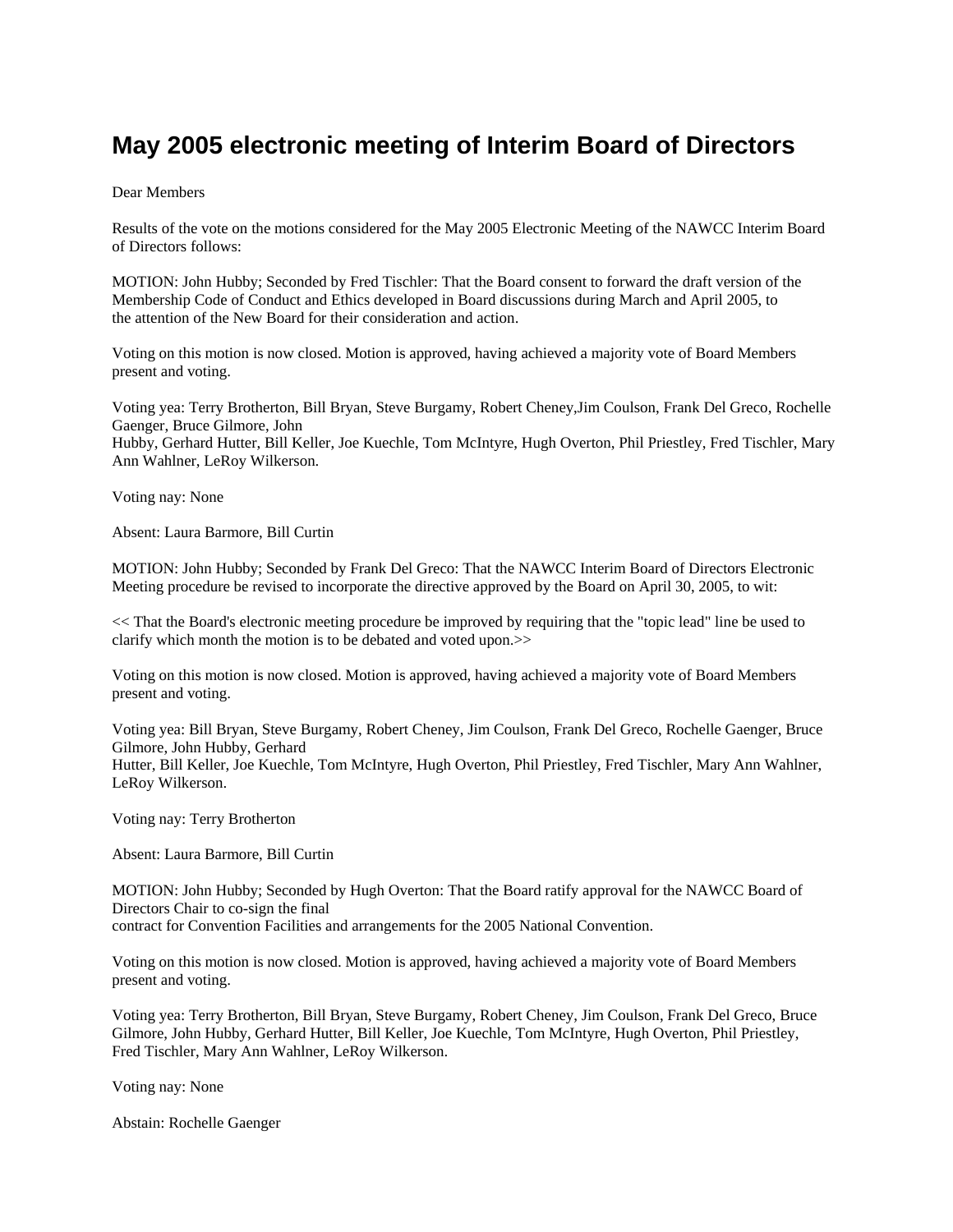Absent: Laura Barmore, Bill Curtin

MOTION: John Hubby; Seconded by Hugh Overton: That the Board approve the Addendum to the Employee Retirement Plan Adoption Agreement, as shown in the attached document. Adoption Agrmt Addenum.DOC

Voting on this motion is now closed. Motion is approved, having achieved a majority vote of Board Members present and voting.

Voting yea: Terry Brotherton, Bill Bryan, Steve Burgamy, Robert Cheney, Jim Coulson, Frank Del Greco, Rochelle Gaenger, Bruce Gilmore, John Hubby, Gerhard Hutter, Bill Keller, Joe Kuechle, Tom McIntyre, Hugh Overton, Phil Priestley, Fred Tischler, Mary Ann Wahlner, LeRoy Wilkerson.

Voting nay: None

Absent: Laura Barmore, Bill Curtin

MOTION: Frank Del Greco; Seconded by Hugh Overton: To add the following paragraph (as Paragraph (j) to Article II, Section 2 of the

Standing Rules to include a Special Award for recognizing members who have had 50 or more years of continuous service with the NAWCC. Note that the award already exists but, through an administrative error, was never transferred to the new NAWCC Standing Rules.

Article II. Section 2. Special Awards

(j) Golden Circle Award

An award to recognize the achievement of 50 years of continuous membership in the NAWCC. It is granted automatically, and is recognized

by a Certificate and a special membership badge. Membership Services staff will provide the data to the Awards Committee at the end of each fiscal year.

The award will be presented to qualifying members at each year's national convention awards banquet. (The badge may be sent by mail at a later date.) A notice of each year's recipients shall be placed in the August Bulletin.

Officers and committee members of Chapters and Regionals will be encouraged to provide free or discounted entry to events to members achieving the Golden Circle Award.

Voting on this motion is now closed. Motion is approved, having achieved a majority vote of the Board Members present and voting.

Voting yea: Terry Brotherton, Bill Bryan, Steve Burgamy, Robert Cheney, Jim Coulson, Frank Del Greco, Rochelle Gaenger, Bruce Gilmore, John Hubby, Gerhard Hutter, Bill Keller, Joe Kuechle, Tom McIntyre, Hugh Overton, Phil Priestley, Fred Tischler, Mary Ann Wahlner, LeRoy Wilkerson

Voting nay: None

Absent: Laura Barmore, Bill Curtin

The following motion was considered under a suspension of rules approved by a 2/3 vote of the full Board.

MOTION: Frank Del Greco; Seconded by Hugh Overton: To add the following paragraph (as Paragraph (i) to Article II, Section 2 of the

Standing Rules to include a new Special Award for recognizing members and chapters who are responsible for recruiting large numbers of new members: